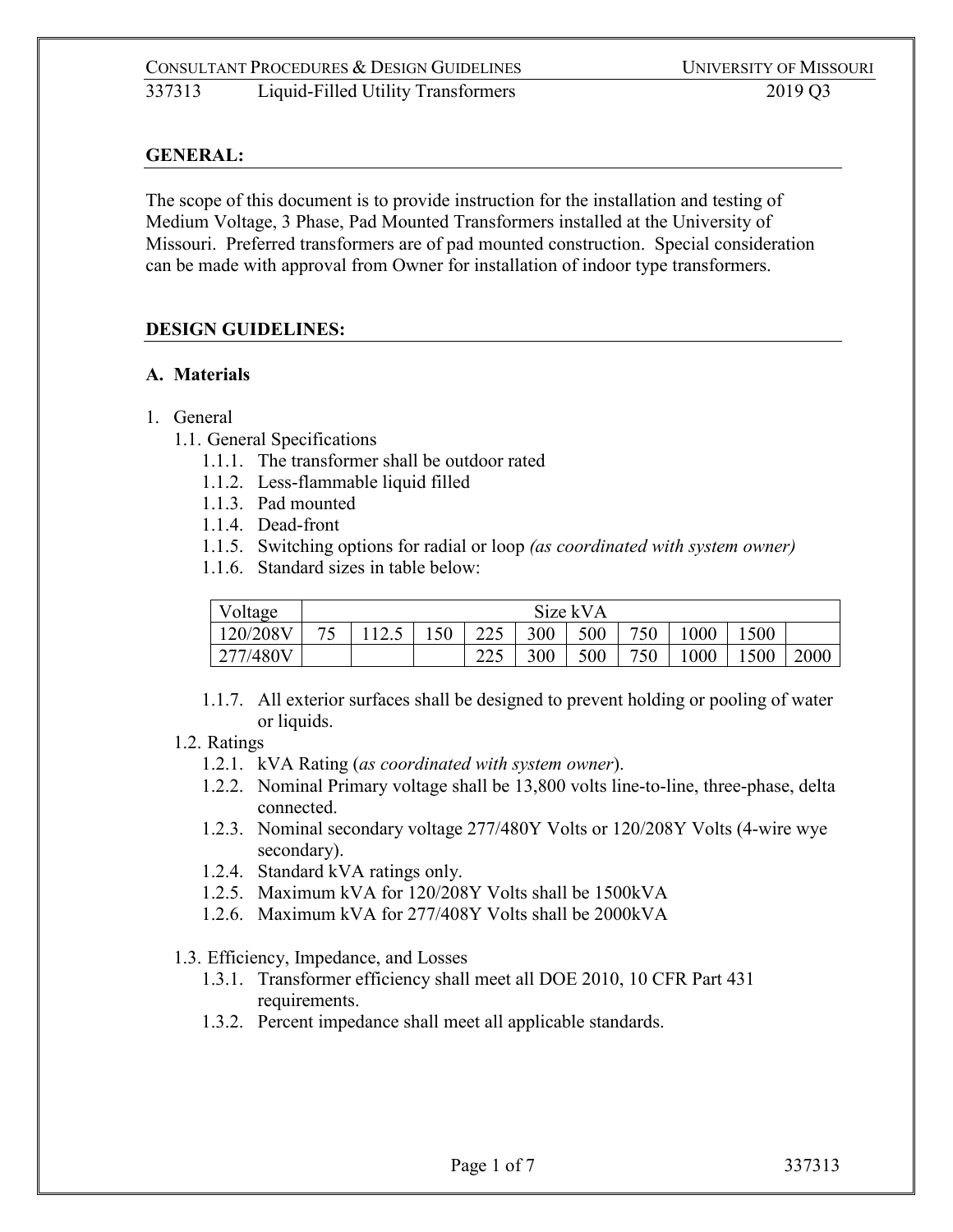# 337313 Liquid-Filled Utility Transformers 2019 Q3

- 1.4. Required Standards
	- 1.4.1. All equipment shall conform to the latest revision of all applicable standards. A listing of these standards includes, but is not limited to:
		- 1.4.1.1. NEMA
		- 1.4.1.2. NESC
		- 1.4.1.3. NEC
		- 1.4.1.4. ANSI
		- 1.4.1.5. IEEE
		- 1.4.1.6. Federal Occupational Safety and Health Standards
- 2. Construction Features
	- 2.1. Pad Mount (ANSI Standard C57.12, latest revision).
	- 2.2. Compartment type
		- 2.2.1. The transformer shall have high and low voltage compartments assembled side by side as an integral unit with no live parts accessible without opening the compartment doors.
		- 2.2.2. Depth of compartment shall be 24 inches minimum.
		- 2.2.3. The high voltage compartment shall be located on the left.
		- 2.2.4. High voltage compartment shall be separated from the low voltage compartment by a metal barrier.
		- 2.2.5. No bolts, screws or other fastening devices shall be externally removable.
		- 2.2.6. There shall be no openings where sticks, rods or other devices could be inserted and contact live parts.
		- 2.2.7. Compartments shall limit water entry.
		- 2.2.8. A clear, non-conductive, hinged barrier with latching mechanism shall be installed in the low voltage compartment in a manner which will completely restrict access to the low voltage compartment with barrier in closed position. Barrier shall be clearly marked "Danger Arc Flash Hazard".
		- 2.2.9. Low voltage bushings shall be supported to the top of transformer to prevent oil leaking from the bushing due to the weight of the cables attached to them.
	- 2.3 Liquid immersed
	- 2.4 Self cooled
	- 2.5 Bolt-on covers
	- 2.6 Equipment must be new; re-manufactured equipment will not be accepted.
	- 2.7 Noise level Requirement
		- 2.7.1 IEEE/ANSI/NEMA standards
		- 2.7.2 Not to exceed the levels given by NEMA TR1-1980
	- 2.8 Transformer enclosure
		- 2.8.1 Supplied with jacking provisions and lugs for lifting.
		- 2.8.2 Enclosure and base constructed for sliding and rolling.
		- 2.8.3 Enclosure shall be tamper proof.
		- 2.8.4 Shall prevent accumulation and pooling of water.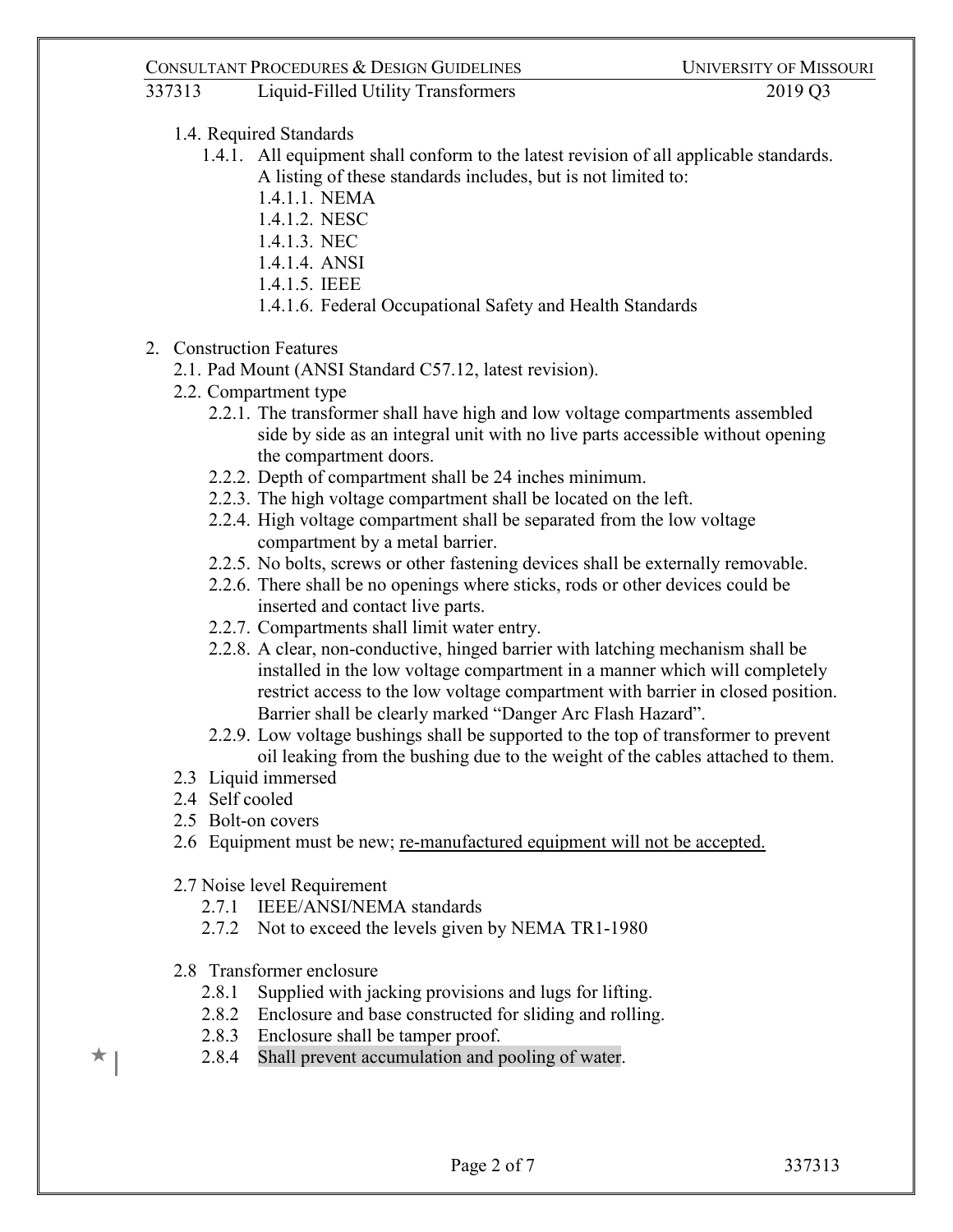#### 2.9 Doors

- 2.9.1 The secondary door shall include provisions for a lock, which must be removed to remove the penta-head bolt.
- 2.9.2 The primary door shall be separate and interlock with the secondary door in a manner, which the secondary door must be opened first before the primary door can be opened.
- 2.9.3 The primary door shall also be secured by penta-head bolts other than the bolts securing the secondary door.

#### 2.10 Paint

- 2.10.1 Munsell green #7.0GY3.29/1.5
- 2.10.2 Minimum Thickness of 2.5 MIL
- 2.10.3 A small container of touch up paint shall be supplied with the transformer and given to system owner.

#### 2.11 Fault Indicator (*Loop Feed Installations only*)

- 2.11.1 Bottom sill of primary compartment shall have a hole capable of mounting a Fisher Pierce model 1515WB-12A3-10SL-B fault indicator.
- 2.11.2 The hole shall have a permanent cover installed prior to shipping which can be removed only from the inside of the compartment.
- 3. Electrical Specifications
	- 3.1. 3 Phase
	- 3.2. 60 Hertz
	- 3.3. Primary Windings
		- 3.3.1. Copper conductors.
		- 3.3.2. Primary windings should be transposed for reduced losses at fundamental (60Hz) and harmonic frequencies, if advisable per manufacturer.
		- 3.3.3. Primary windings shall be designed to withstand high 3rd, 9th, and 15th harmonic circulating currents.

#### 3.4. Secondary Windings

- 3.4.1. Copper Conductors
- 3.4.2. Secondary Windings should be transposed for reduced losses, at fundamental (60Hz) and harmonic frequencies, if advisable per manufacturer.
- 3.4.3. Use smaller paralleled conductors instead of one larger cross-section single conductor or a single thin tape type of conductor.
- 3.4.4. Individual conductors shall be insulated.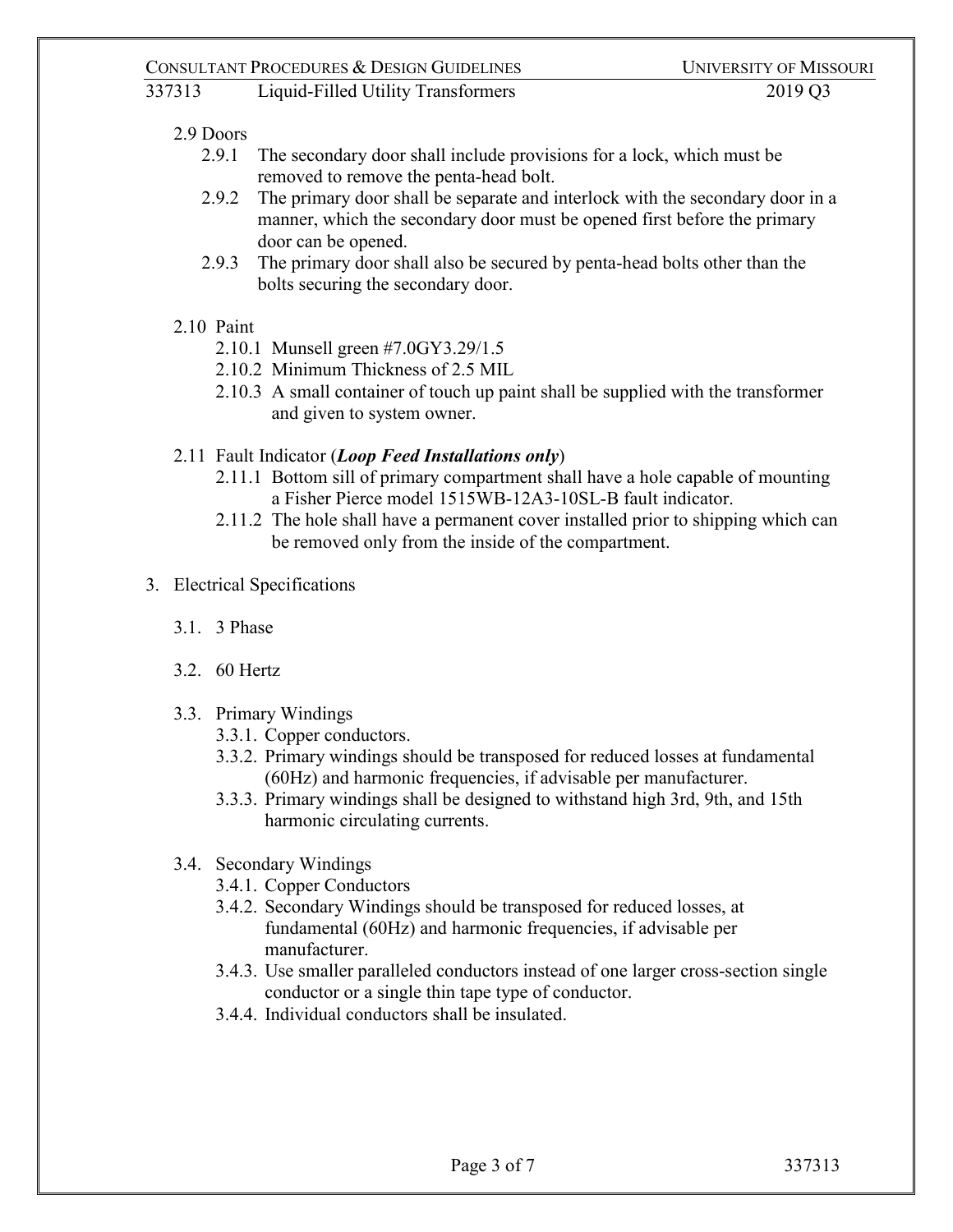# 337313 Liquid-Filled Utility Transformers 2019 Q3

- 3.5. Transformer Core
	- 3.5.1. Steel core stock
	- 3.5.2. Core shall be designed and constructed to reduce eddy current losses at fundamental and harmonic frequencies.

#### 3.6. Neutral Conductor

3.6.1. Sized to handle up to 2 times the rated phase current continuously.

- 3.7. Wiring Connections
	- 3.7.1. Suitable for Copper or Aluminum termination lugs.
	- 3.7.2. Low voltage terminals shall be tinned spade having eight  $(8) 9/16$ " holes on 1 ¾" centers for conductor connections.
	- 3.7.3. Low voltage service conductors shall use 2-hole compression type lugs.

#### 3.8. Arrestors

- 3.8.1. Three  $(3) 10$ kV rated, 8.4kV MCOV, elbow type.
- 3.8.2. Transformer must have mountings provided for lightning arrestors.
- 3.9. Primary Bushings
	- 3.9.1. Shall have a 95kV BIL rating
	- 3.9.2. Shall have 15kVA, 600A bushings for no-load break, bolted elbow connection
	- 3.9.3. Shall conform to ANSI/IEEE Standard 386 (ANSI Standard C119.2)
	- 3.9.4. Shall include a semi-conductive coating.
	- 3.9.5. Shall be mounted in such a way that the semiconductive coating is solidly grounded to the tank.
	- 3.9.6. Shall have covers in place for shipping and storage.
	- 3.9.7. Dead Front
		- 3.9.7.1. Radial Feed
			- 3.9.7.1.1. (1) Three (3) 600A primary bushing, suitable for delta connection of 13,800V dead break elbow connectors.
		- 3.9.7.2 Loop Feed
			- 3.9.7.2.1 (1) Six (6) 600A primary bushing, suitable for delta connection of 13,800V dead break elbow connectors
- 3.10. Secondary bushings
	- 3.10.1. Four secondary bushings shall be supplied for wye connections
	- 3.10.2. Shall have a 30kV BIL rating with a tinned spade having eight (8) 9/16" holes on 1  $\frac{3}{4}$ " centers for conductor connections
	- 3.10.3. Shall be supported to the top of transformer to prevent oil leaking from the bushing due to the weight of the cables attached to them.
- 3.11. Primary Voltage Taps shall be supplied to provide five (5) 2.5% no load tap changes, two above and two below rated voltage.
- 3.12. Fusing
	- 3.12.1. Oil immersed bayonet expulsion fuses and in-tank, current limiting fuses.
	- 3.12.2. Bayonet fuses shall be removable with a hot stick.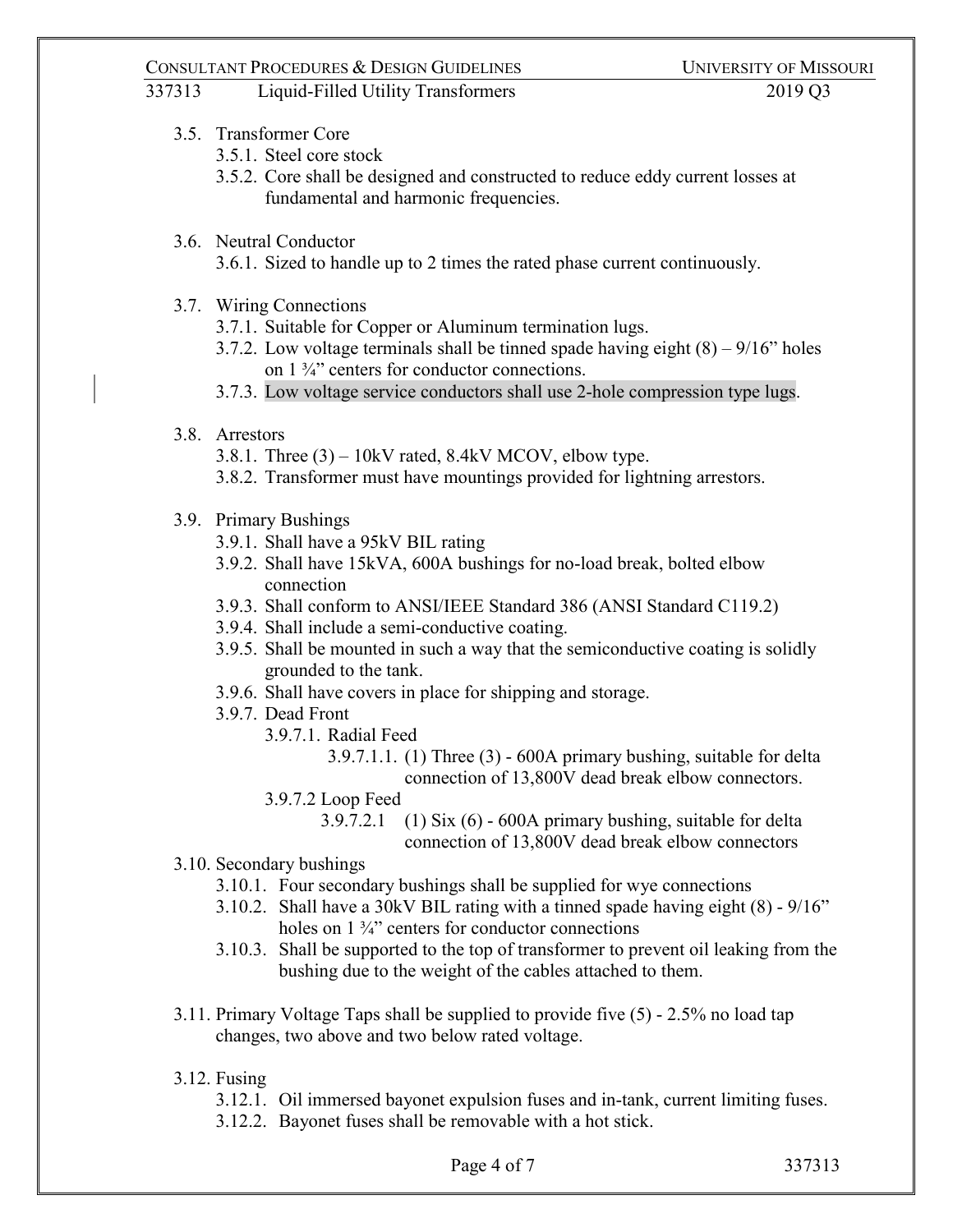# 337313 Liquid-Filled Utility Transformers 2019 Q3

- 3.12.3. Current limiting fuses shall have an interrupting capacity greater than 40,000A
- 3.12.4. Fusing combination shall provide full range protection for low and high current faults
- 3.12.5. Three spare bayonet fuses shall be supplied with the transformer. *(This totals six bayonet fuses.)*
- 3.12.6. The let-through current of the in-tank current limiting fuse cannot exceed the interrupting rating of the switch specified
- 4. Insulating Media and Ratings
	- 4.1. Maximum average winding temperature rise of 65 degrees C
	- 4.2. Winding insulation shall have a rating of 120 degrees C
	- 4.3. Transformer shall have ambient temperature rating of 40 degrees C
	- 4.4. Transformer shall be filled with a nonflammable fluid (mineral oil is not acceptable).
		- 4.4.1. Liquid level indicator shall be supplied and located inside the low voltage compartment.
		- 4.4.2. Drain valve and sampling device shall be installed in the primary compartment.
		- 4.4.3. Pressure relief valve
			- 4.4.3.1. A pressure relief valve shall be supplied.
			- 4.4.3.2. Qualitrol series 201 pressure relief valve or approved equal for NEC code 450-23 application
			- 4.4.3.3. Volume of valve must meet all applicable codes
		- 4.4.4. Temperature indicator shall be supplied.

# 5. Switching

- 5.1. Switching needs for radial fed configuration
	- 5.1.1. One 300A in-tank two position load break radial switch to turn the transformer on/off.
- 5.2. Switching needs for loop fed configuration
	- 5.2.1. Three 300A load break switches
	- 5.2.2. This allows for transformer on/off and two line terminals each with on/off
- 5.3. Switch must be rated to interrupt the current for the transformer
- 5.4. Switch must be capable of being operated with a hot stick
- 6. Grounding

I

- 6.1. Three grounding connections, each with two  $(2)$   $\frac{1}{2}$ "-13 UNC tapped holes
	- 6.1.1. Primary compartment
	- 6.1.2. Secondary compartment
	- 6.1.3. Outside of the enclosure on the tank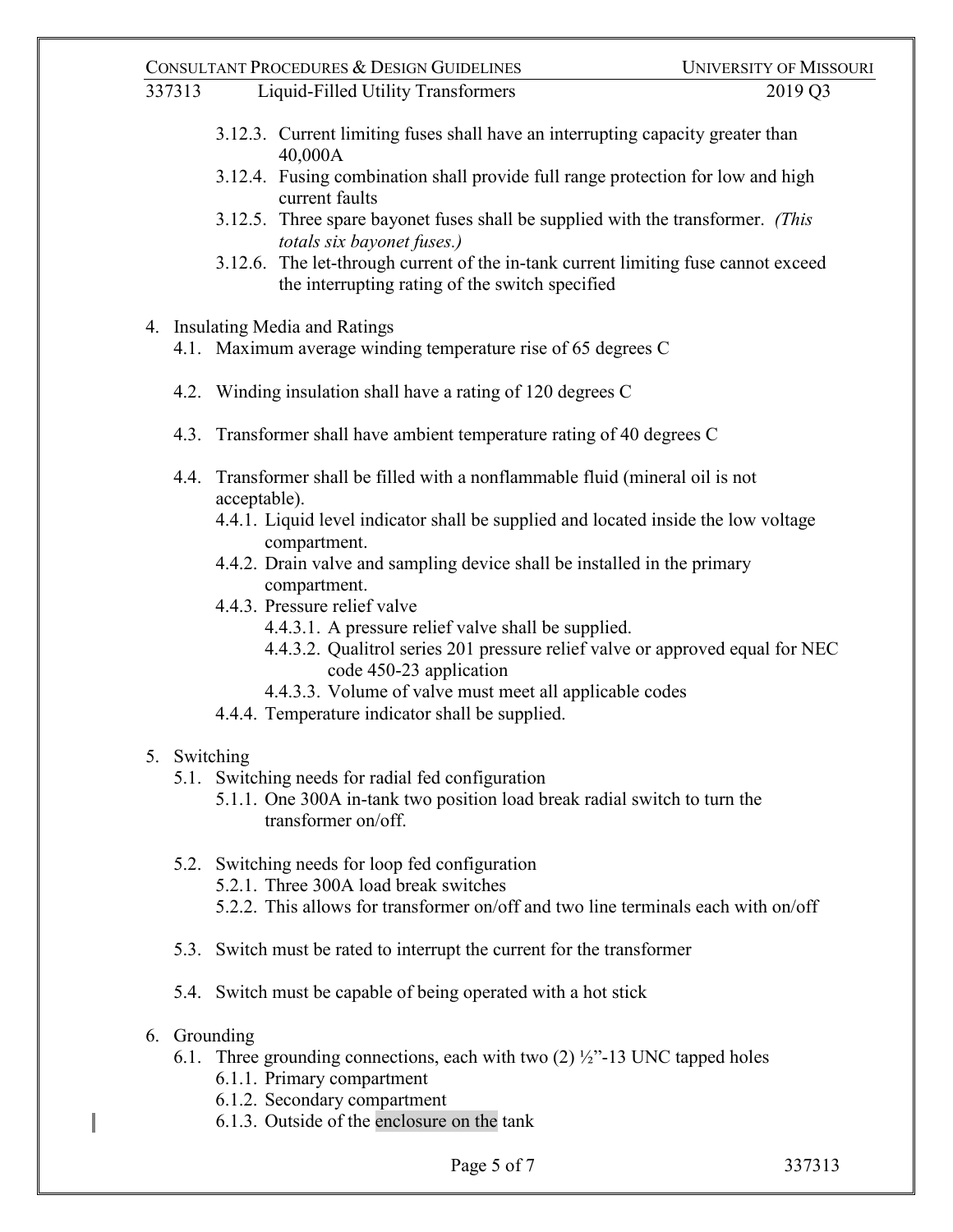337313 Liquid-Filled Utility Transformers 2019 Q3

- 6.2. A copper connection strap from the neutral to ground shall be supplied.
- 7. Nameplate
	- 7.1. The nameplate shall be engraved.
	- 7.2. In addition to normal information, the following items shall be included on the nameplate of each unit:
		- 7.2.1. kVA ratings
		- 7.2.2. Primary voltage
		- 7.2.3. Secondary voltage
		- 7.2.4. BIL ratings
		- 7.2.5. Temperature ratings
		- 7.2.6. Primary and Secondary voltages for each tap setting
		- 7.2.7. Date of Manufacture.
		- 7.2.8. Name of Manufacturer.
		- 7.2.9. Transformer K factor (if rated)
		- 7.2.10. Type of conductor in windings.
		- 7.2.11. Impedance expressed in percentage.
		- 7.2.12. Detail circuit diagrams of primary switch configuration and switch ratings.
		- 7.2.13. Delta wye or delta -delta diagram detailing the relationship of primary to secondary bushings.
		- 7.2.14. Statement "Transformer filled with less-flammable fluid".
		- 7.2.15. Statement "Transformer filled with fluid containing no detectable PCB's at time of manufacture."
		- 7.2.16. Total weight of unit expressed in pounds.
		- 7.2.17. Weight of unit without oil.

#### 8. Labeling

- 8.1. Standard labeling for pad-mounted equipment
- 8.2. Transformer shall have a blue "CONTAINS NO PCB's" label placed inside of the secondary compartment door and another same label placed on the outside of the tank
- 8.3. Transformer shall have a "Danger-High Voltage" label on the outside of the primary compartment door meeting all applicable standards
- 8.4. Transformer shall have "Secondary Barrier Installed" label installed on the outside of the secondary compartment door.
- 9. Submittials
	- 9.1. MU Only: Campus Facilities Energy Management Electric Distribution must approve the construction drawings prior to construction of each type of transformer supplied.

# **B**. **Installation**

1. Refer to Transformer Pad Detail drawing for foundation and mounting requirements.

Page 6 of 7 337313